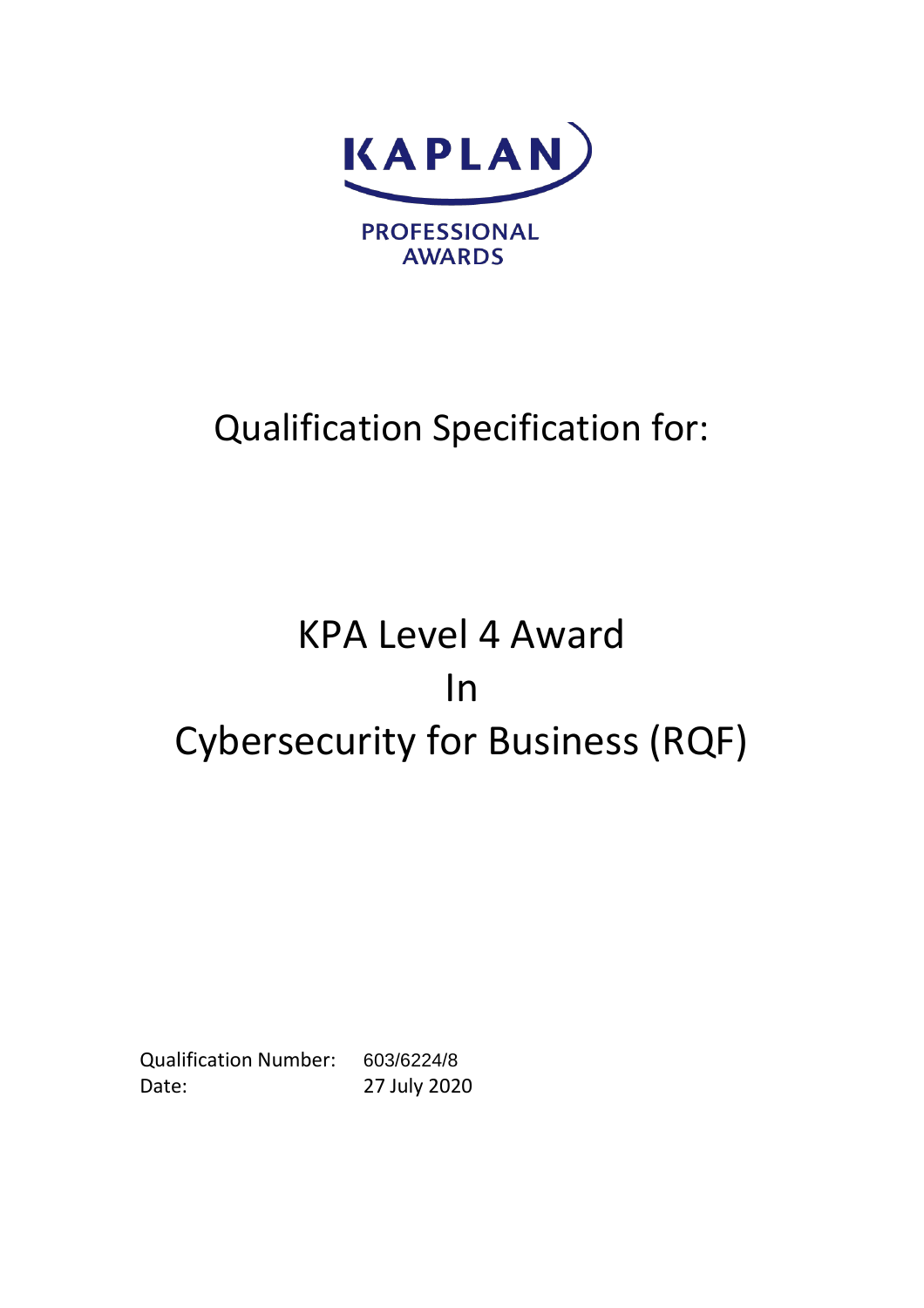## **Kaplan Professional Awards**

### **Version Control**

| <b>Version number</b> | <b>Date</b> | <b>Updated by</b> | <b>Review date</b> |
|-----------------------|-------------|-------------------|--------------------|
| Launch version v1     | 27/07/2020  | S Tiwary          | 31/08/2021         |
|                       |             |                   |                    |
|                       |             |                   |                    |
|                       |             |                   |                    |
|                       |             |                   |                    |
|                       |             |                   |                    |
|                       |             |                   |                    |

| <b>Date Submitted to Register:</b> | 27/07/2020 |
|------------------------------------|------------|
| <b>Operational start date:</b>     | 01/09/2020 |
| <b>Review date:</b>                | 31/08/2021 |

### **Kaplan Professional Awards**

.

179 - 191 Borough High Street London SE1 1HR Phone: 0207 645 8912

Web: <https://kaplanpa.co.uk/> Email: [kpaenquiries@kaplan.co.uk](mailto:kpaenquiries@kaplan.co.uk)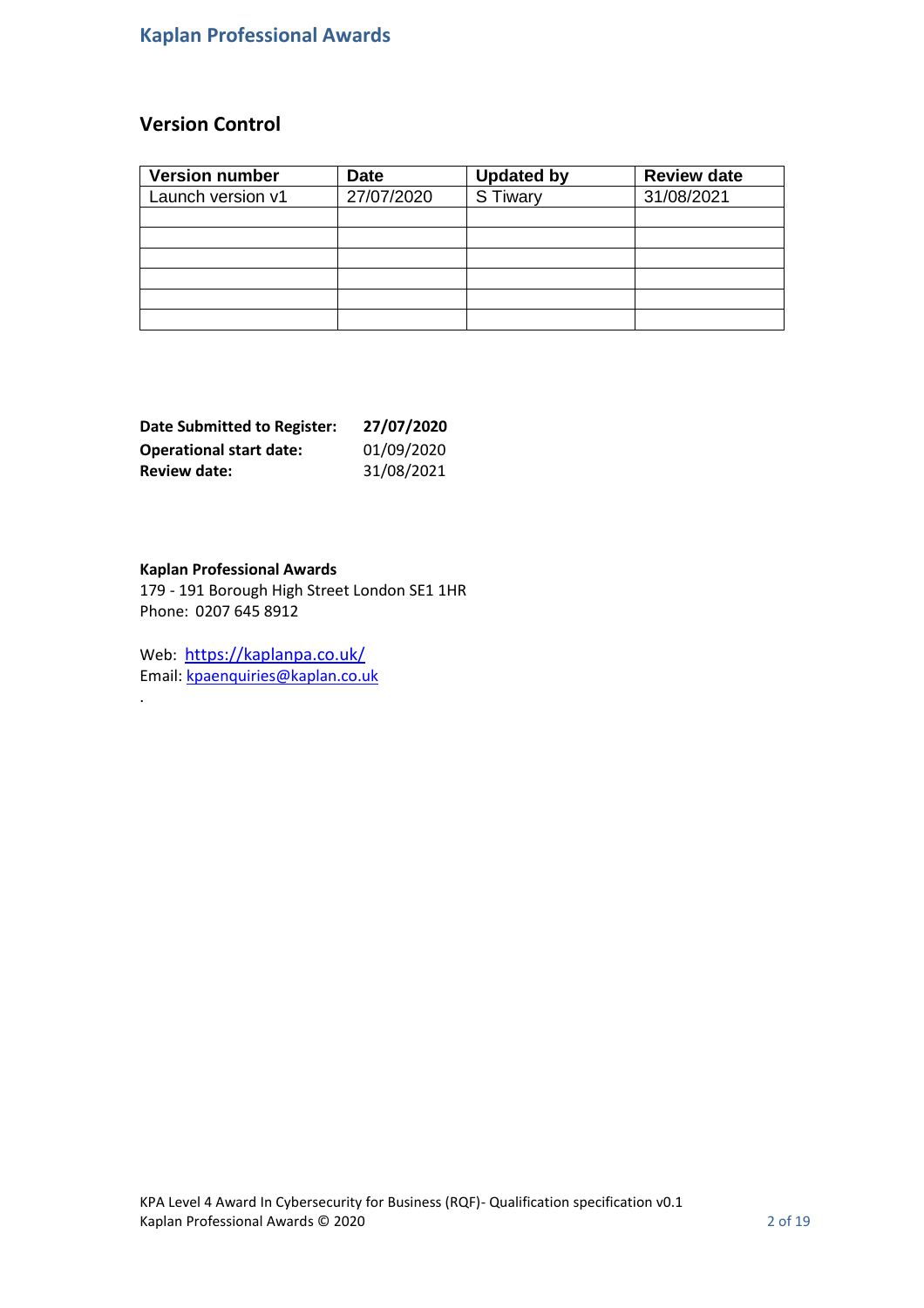### **Contents**

| Introduction<br>1.                                               | 4  |
|------------------------------------------------------------------|----|
| <b>About KPA</b>                                                 | 4  |
| <b>KPA Qualifications</b>                                        | 4  |
| 2. Qualification summary                                         | 5  |
| <b>Qualification Objective</b>                                   | 6  |
| <b>Entry Requirements</b>                                        | 7  |
| Exemptions and/or Recognition of Prior Learning (RPL)            | 7  |
| Delivery Languages                                               | 7  |
| Delivery guidance                                                | 8  |
| 3. Structure and Content                                         | 9  |
| <b>Rules of Combination</b>                                      | 9  |
| Offering the Qualification                                       | 9  |
| Units<br>4.                                                      | 10 |
| How the qualification works                                      | 10 |
| Unit 1 – Understanding cybercrime and its regulatory environment | 11 |
| Unit 2 - Cybercrime and the Cost to Business                     | 14 |
| Unit 3 - Protecting Your Organisation against Cybercrime         | 15 |
| Core reading                                                     | 17 |
| 5. Quality Assurance Processes                                   | 18 |
| Assessment                                                       | 18 |
| <b>Centre Resources</b>                                          | 18 |
| Certification                                                    | 18 |
| Fees                                                             | 18 |
| Access arrangements and Reasonable adjustments<br>6.             | 19 |
| Access arrangements                                              | 19 |
| Reasonable Adjustments                                           | 19 |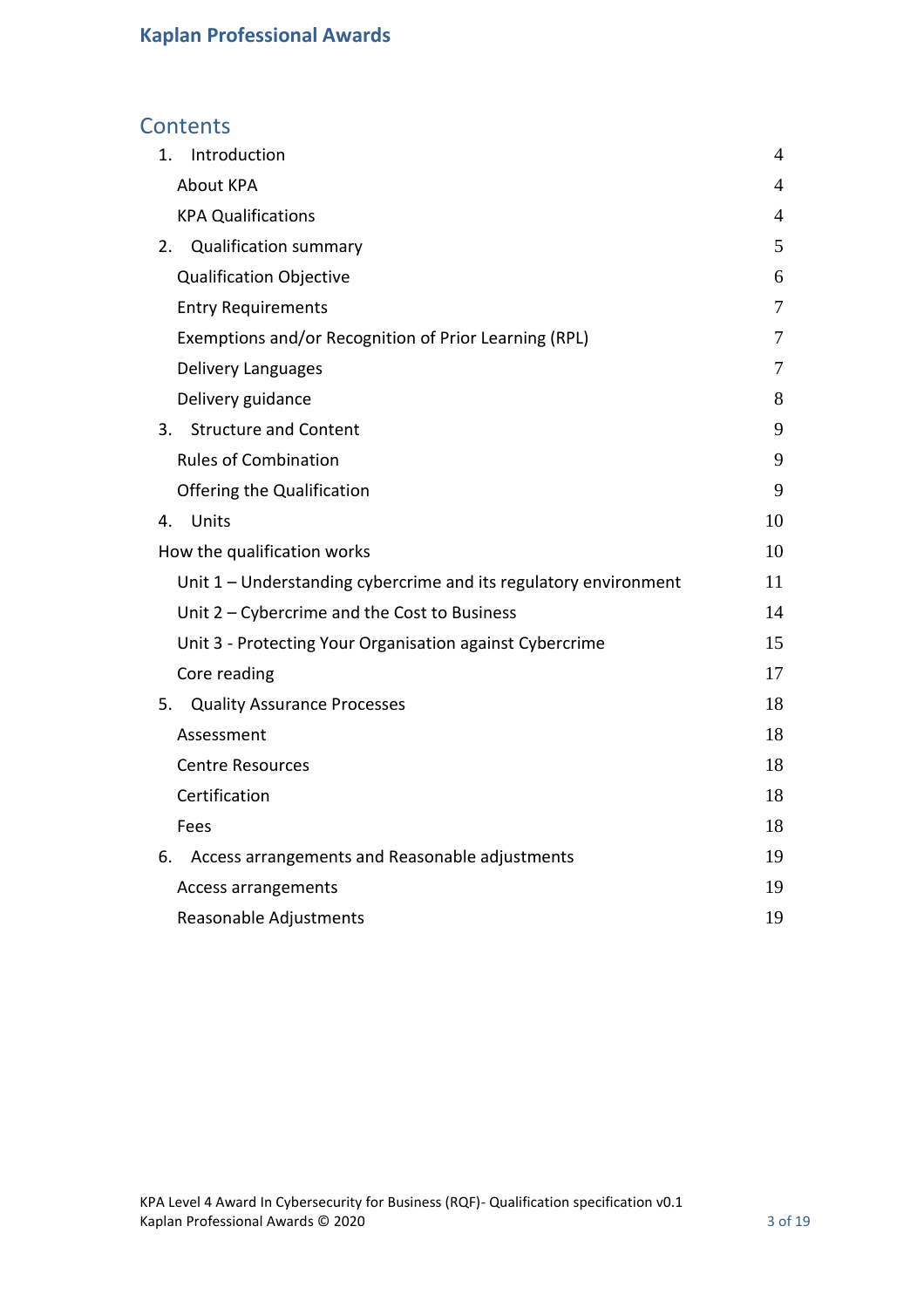### <span id="page-3-0"></span>**1. Introduction**

### <span id="page-3-1"></span>**About KPA**

Kaplan Professional Awards (KPA) is a nationally recognised Awarding Organisation which offers high quality accredited qualifications. KPA works with national and local organisations to develop and widen access to high quality and flexible education and learning.

Our mission is to offer the best possible qualifications and resources, and to put these opportunities in the hands of as many people as possible.

### <span id="page-3-2"></span>**KPA Qualifications**

KPA Qualifications are developed to ensure they provide a clear measure of the individuals' achievement while highlighting their ability to meet the requirements of the industry in which they wish to operate. KPA work with industry specialists to ensure the qualification modules/units and their assessments are set at a suitable level for the age range and industry requirements.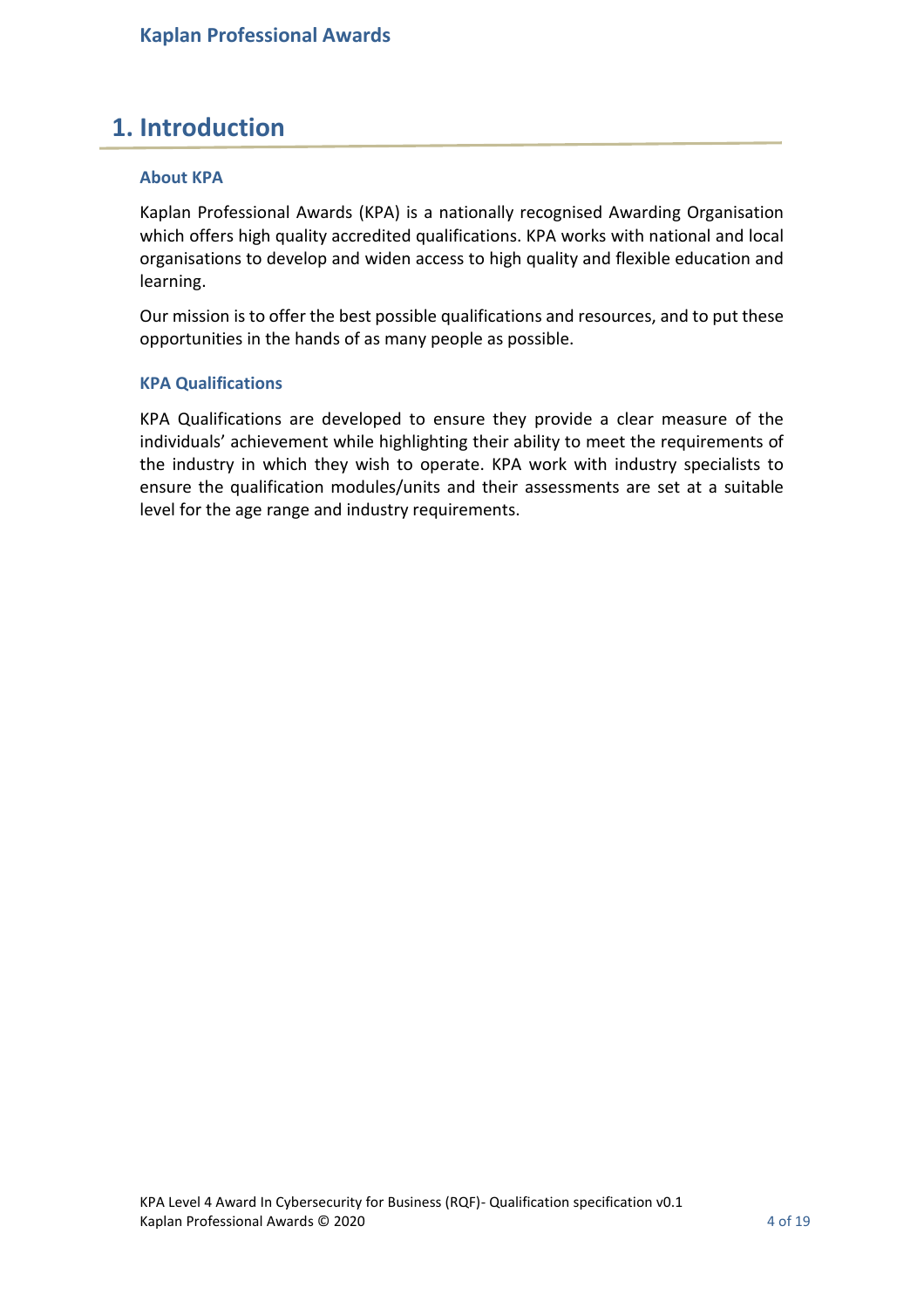### <span id="page-4-0"></span>**2. Qualification summary**

This specification will provide key information about the KPA Level 4 Award in Cybersecurity for Business (RQF) qualification.

This qualification is regulated by Ofqual and listed on Ofqual's Register of Regulated Qualifications:

| Name of qualification                                 | Qualification number |
|-------------------------------------------------------|----------------------|
| KPA Level 4 Award in Cybersecurity for Business (RQF) | 603/6224/8           |

This qualification has been designed to support an individual's own continuous professional development role in their workplace.

This qualification is specifically designed for middle managers and small business owners, or those advising such businesses, who need to understand what cybercrime and cybersecurity can mean for business.

The aims of the qualification are to ensure that participants:

- Understand the cybersecurity threat environment.
- Appreciate that cybersecurity has its own regulatory environment.
- Can estimate the potential cost to business of a cyber-attack.
- Can examine the extent to which their businesses are secure.
- Can analyse the incident response capability of their businesses.

This qualification provides an opportunity for learners to develop and demonstrate their knowledge and understanding of potential cybersecurity risks on a business.

Upon successful completion, learners will achieve a nationally recognised KPA Level 4 Award in Cybersecurity for Business (RQF) qualification.

The qualification is graded as pass or fail, only.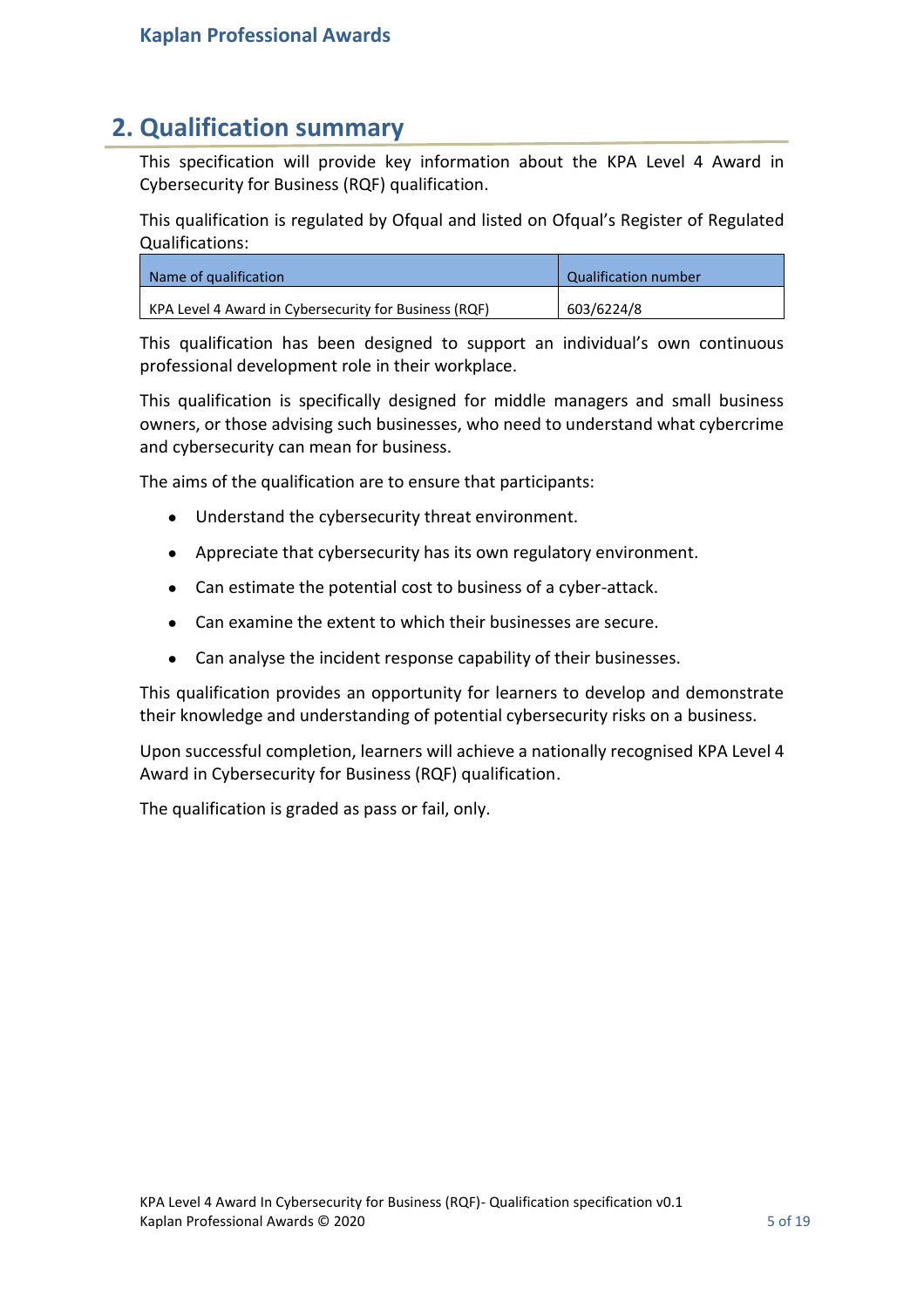### <span id="page-5-0"></span>**Qualification Objective**

The purpose of the KPA Level 4 Award in Cybersecurity for Business (RQF) is to support managers in understanding the threats posed by cybercrime to business and to identify the steps that can be taken to mitigate against these threats to the workplace.

The objective of this qualification is to give the candidate an overview of the topic, allowing a transfer of knowledge to the workplace and improving employability. This qualification incorporates professional development within the learning of each unit in order to support participants in enhancing their employability options and advancing their careers.

On the successful completion of this qualification, learners will be able to:

- Describe current trends in human behaviour that pose risks to individual and organisational privacy and security.
- Identify network administration management tasks to ensure organisational efficiency, continuity and information security.
- Analyse the security of information systems and related data, and the need for applying secure maintenance practices.
- Implement policies and procedures in accordance with national and international laws to protect information security.
- Distinguish and mitigate vulnerabilities of the various cyber risks and frauds that face businesses.
- Evaluate and describe organisational policies, rules, and norms with security implications.
- Summarise the components of a business continuity plan that ensures minimal downtime and quick recovery in the face of cyber security incidents or natural disasters.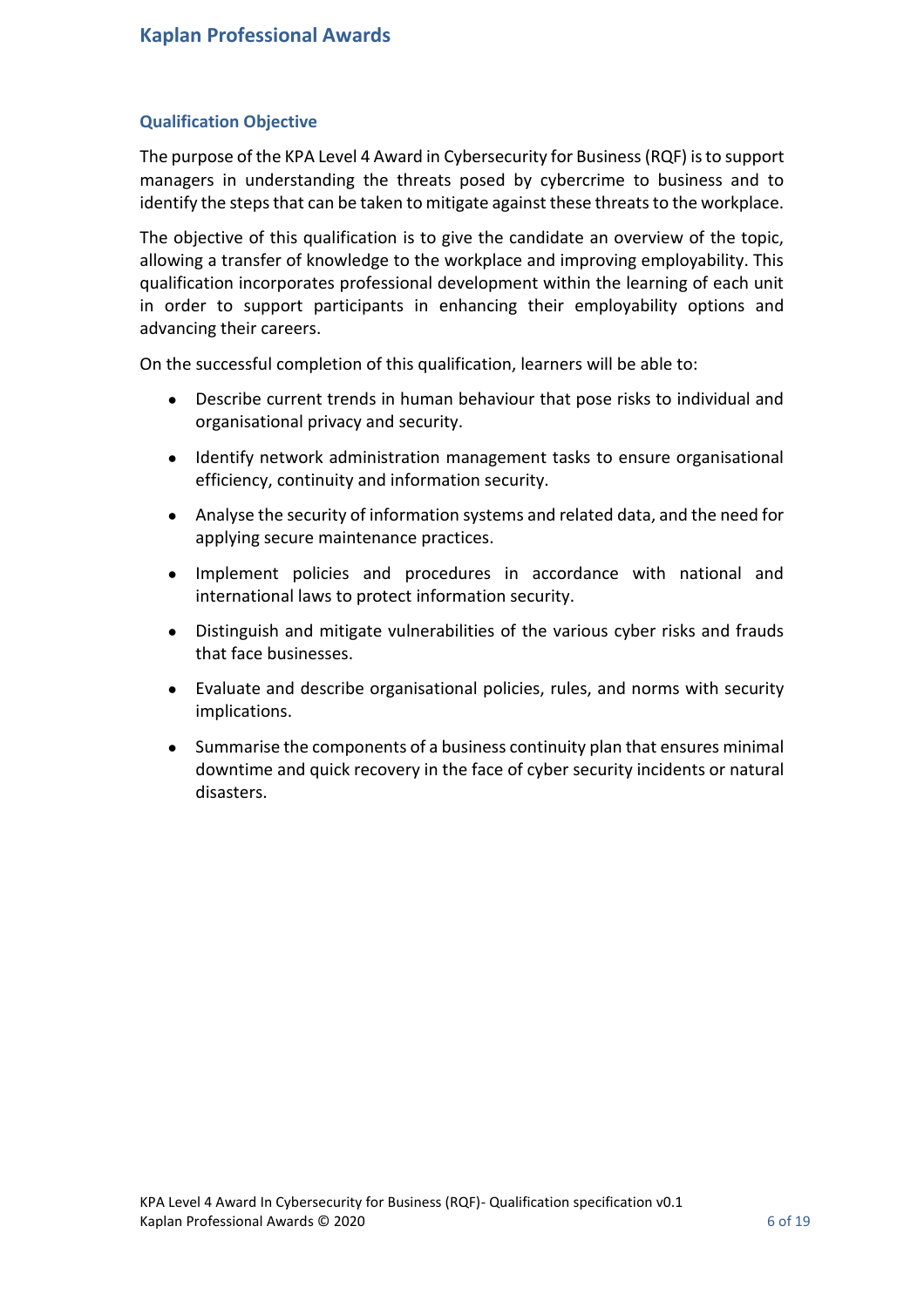### <span id="page-6-0"></span>**Entry Requirements**

KPA qualifications are designed for candidates who are typically 18+ and 19+.

Whilst there are no specific entry requirements to study this qualification, it is recommended that candidates have a good standard of English and Math. It is our policy to ensure qualifications are free from any barriers that restrict access and are available to all who have the capability of reaching the required standard.

Our Centres are required to review, relevant, prior qualifications and experience for each learner and to use that information to decide whether the learner has the necessary foundations to undertake this programme of study.

### <span id="page-6-1"></span>**Exemptions and/or Recognition of Prior Learning (RPL)**

No prior learning is required. There are no exemptions available towards this qualification.

### <span id="page-6-2"></span>**Delivery Languages**

This qualification is available in English only at this time.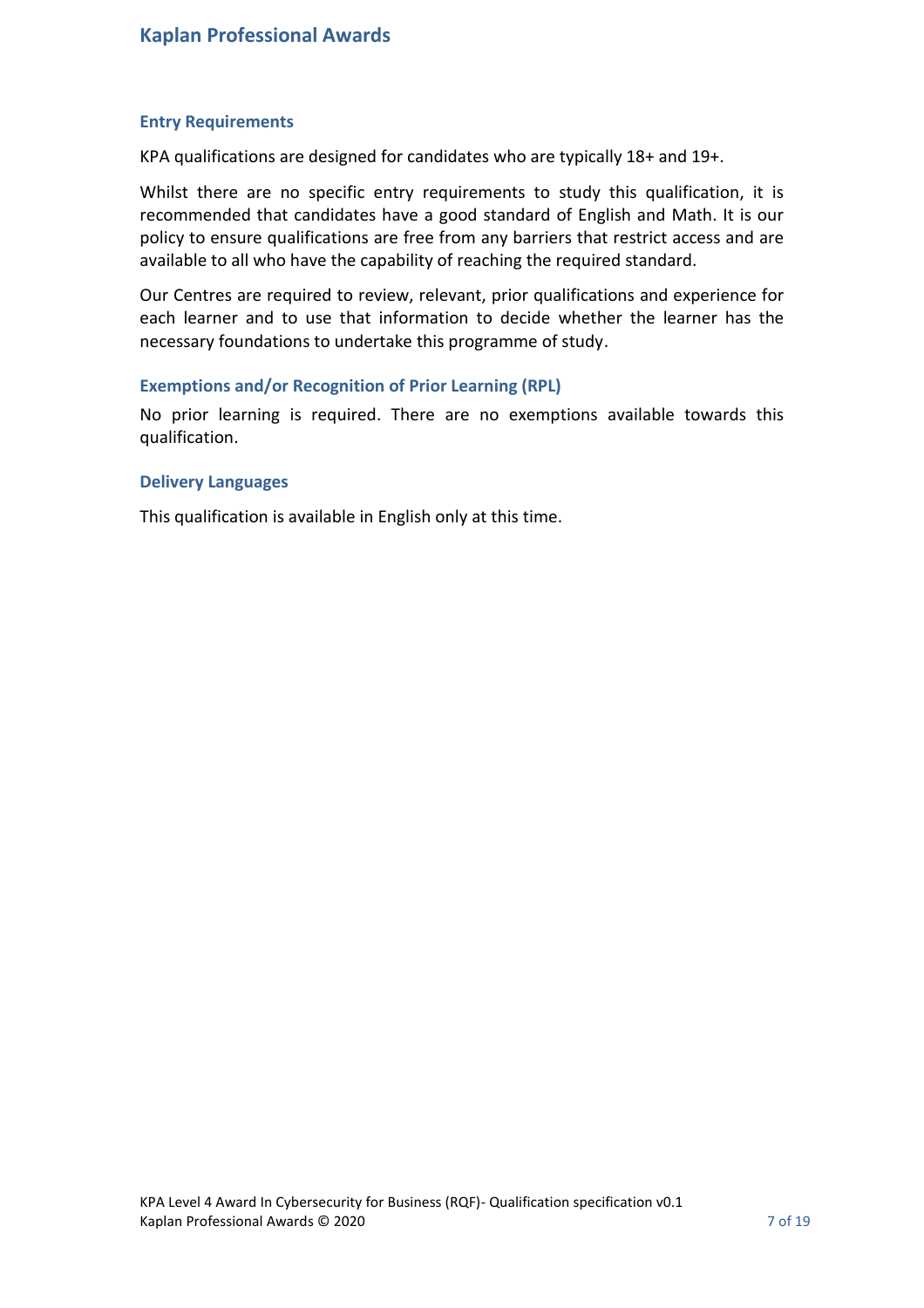### <span id="page-7-0"></span>**Delivery guidance**

### **Mode of Delivery**

This qualification can be delivered through synchronous or asynchronous modes and supplemented by additional face to face or online training materials, to complement delivery of this qualification.

### **The Learning Approach**

In delivering this qualification, the units can be divided into an array of topics (each 10-15 minutes duration). Where this qualification is delivered using asynchronous modes, topics have been grouped together, and linked to specific learning outcomes, to form modules. Modules contain in-built knowledge checks to allow the learner to measure and reflect on their progress to date.

### **Nature of Course Content**

The content is practical rather than academic as the content is authored by specialist practitioners who also teach and is contextualised within business scenarios. A narrative approach engages the learner through the real-life story of the impact of the topics on industry.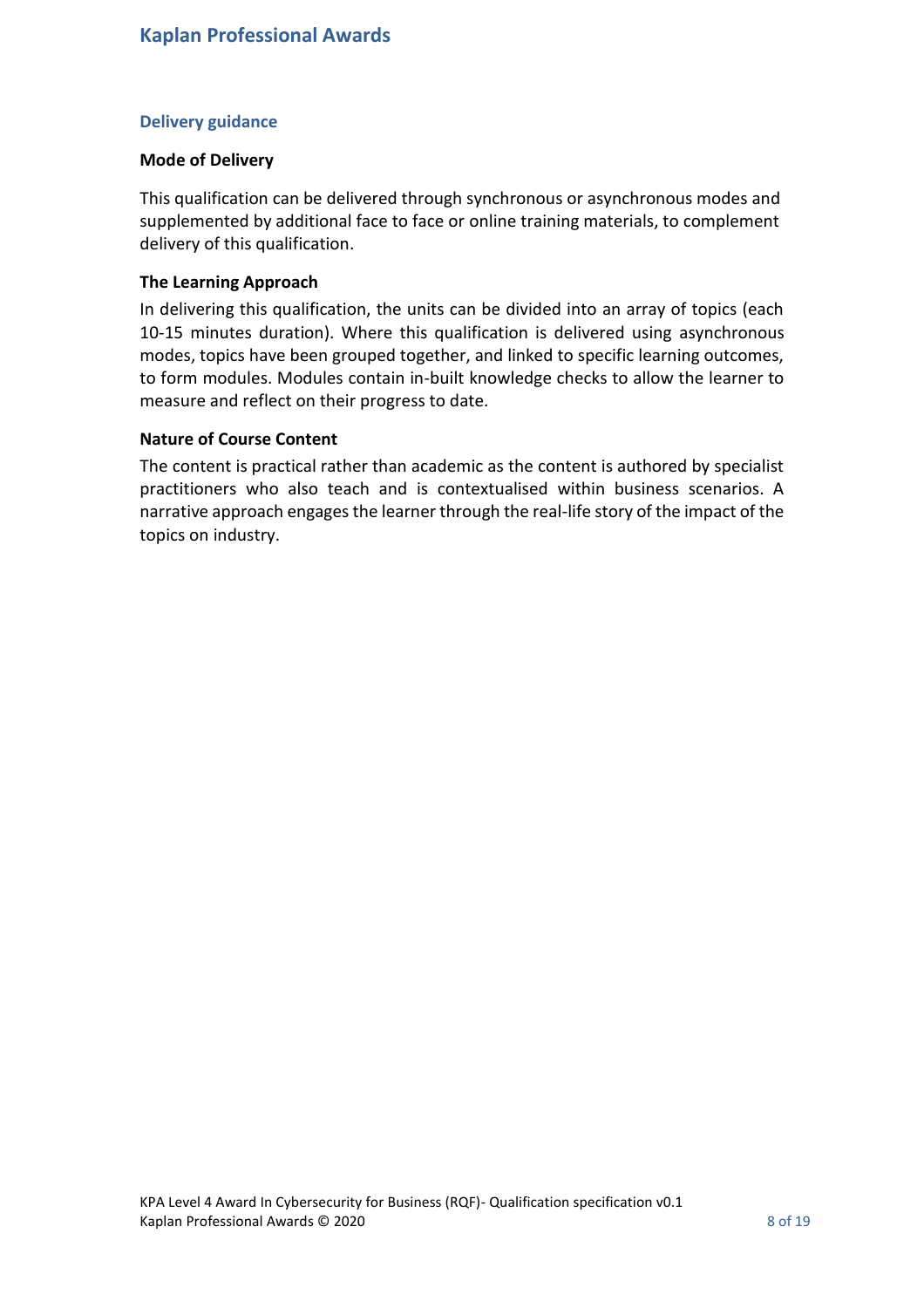## <span id="page-8-0"></span>**3. Structure and Content**

This KPA Level 4 Award in Cybersecurity for Business (RQF) is composed of three units. The individual must successfully complete the required assessment to obtain the qualification certification.

The Total Qualification Time for this qualification is 23 hours, and the qualification consists of three Mandatory Units, as shown below:

| <b>Qualification Structure</b>                                      |                        |       |     |
|---------------------------------------------------------------------|------------------------|-------|-----|
| Module/Unit title                                                   | Assessment<br>method   | Level | GLH |
| Unit 1 - Understanding cybercrime and its<br>regulatory environment |                        | 4     | 6   |
| Unit 2 – Cybercrime and the Cost to Business                        | Computer based<br>exam | 4     | 3   |
| Unit 3 - Protecting Your Organisation against<br>Cybercrime         |                        | 4     | 6   |

### <span id="page-8-1"></span>**Rules of Combination**

This qualification is composed of three units. The candidate must successfully complete all three units to achieve this qualification.

### <span id="page-8-2"></span>**Offering the Qualification**

This qualification is only available through KPA recognised centres. If you would like to find out more about either becoming a recognised centre or working in partnership with a recognised centre please access the 'Become a KPA Recognised Centre' tab under the 'Centres' area of the website or contact KPA on 0207 645 8912.

To become an approved KPA centre you will be required to meet both general and specific requirements to ensure the standard and quality of the qualification delivery is maintained year on year.

All approved centres will be subject to KPA's ongoing quality assurance processes including centre visits which will focus on the internal quality assurance process, management of the qualification delivery and the service provided to the student.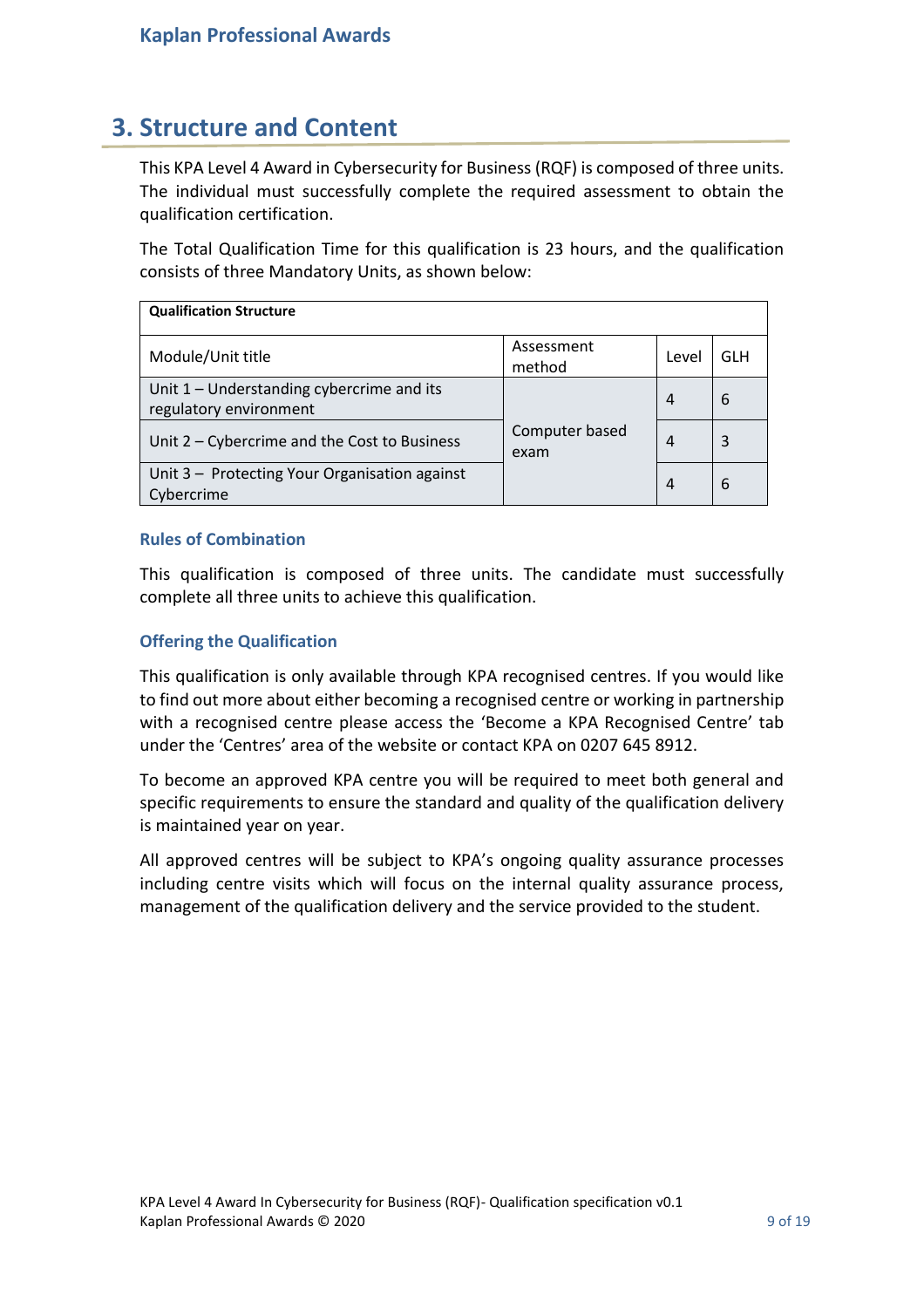# <span id="page-9-0"></span>**4. Units**

### <span id="page-9-1"></span>**How the qualification works**

This qualification is made up of unit(s) representing a small block of learning focusing on a particular topic or area of study relevant to the qualification.

### **Each unit includes the:**

- 1. Level which indicates the unit difficulty.
- 2. Credit value the number of credits awarded to a candidate for the successful achievement of the unit's learning outcomes.
- 3. Total Qualification Time (TQT) the total amount of time a typical candidate would take to complete the different activities to demonstrate achievement of the learning outcomes of a whole qualification. TQT includes guided learning hours (GLH) plus tutor directed unsupervised learning and assessment activities.
- 4. Learning outcome(s) statement of our expectations of the candidate and what the candidate can expect to know, understand or do as a result of a process of learning. Each learning outcome is linked to a number of assessment criteria.
- 5. Assessment criteria descriptions of the requirements a candidate is expected to meet to demonstrate that a learning outcome has been achieved.
- 6. Indicative content the scope of knowledge required in order to fulfil the assessment requirements and achieve the learning outcome; it also outlines the technical components of the programme.

### **Understanding learning outcomes:**

There are two main types of learning outcome:

- skills that can be performed.
- knowledge that can be learned.

It's possible that they can cover a combination of the two.

### **Competence/Skills based learning outcomes:**

● linked to a practical skill that can demonstrate competence and/or performance of a specific activity or skill.

### **Knowledge based learning outcomes:**

● reflects evidence that can be recorded in ways other than observation.

### **Achievement at level 4**

Reflects the ability to identify and use relevant understanding, methods and skills to address problems that are well defined but complex and non-routine. It includes taking responsibility for overall courses of action as well as exercising autonomy and judgement within fairly broad parameters. It also reflects understanding of different perspectives or approaches within an area of study or work.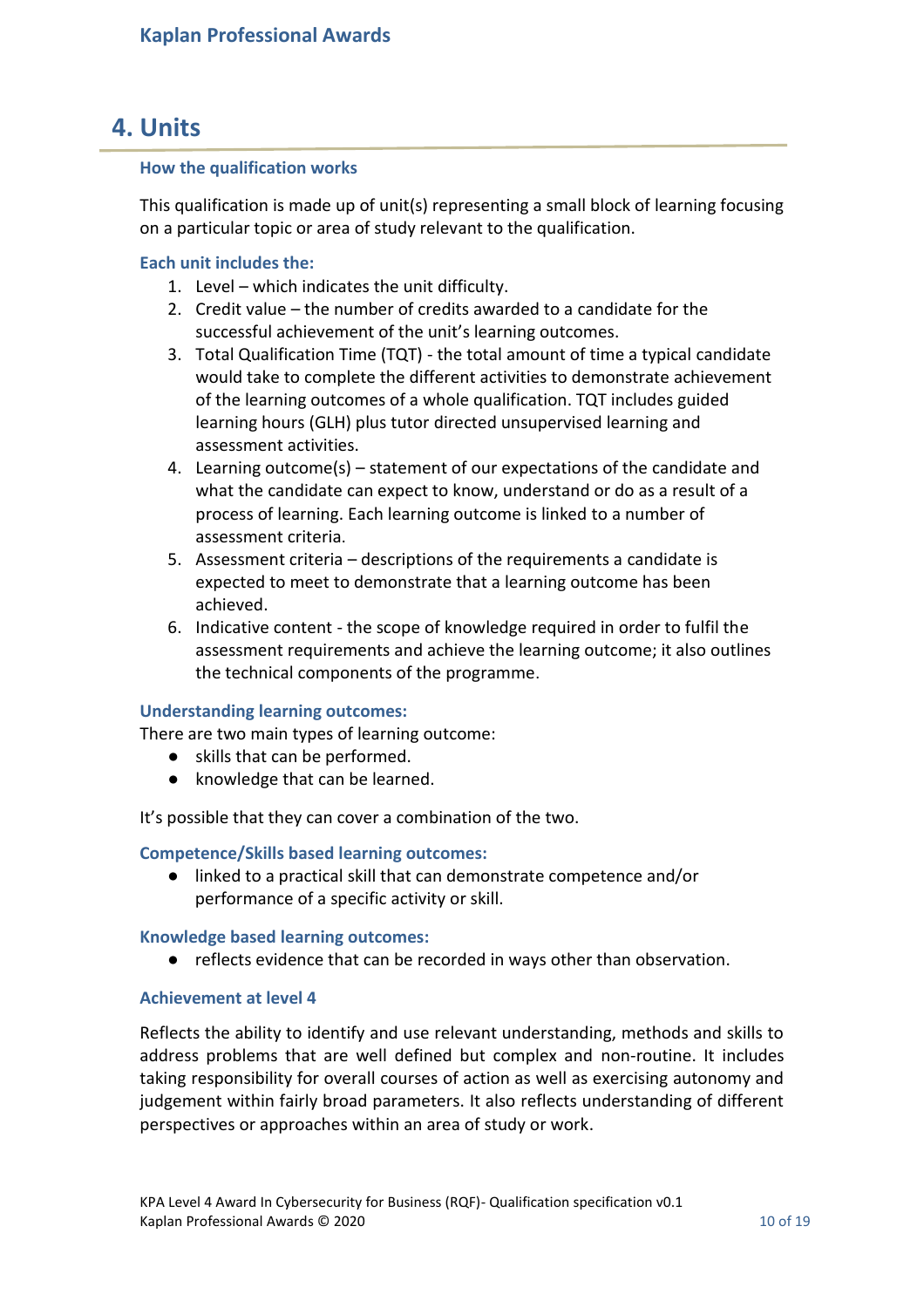<span id="page-10-0"></span>

| Unit title:                                                                                                                     | Unit $1$ – Understanding cybercrime and its regulatory<br>environment                                                                                                                                                                                                                                                                                                                                                                                  |                                                                                                                                                                                                                                                                                                                                                                                                                                                                                                                                                                                                                                   |      |           |
|---------------------------------------------------------------------------------------------------------------------------------|--------------------------------------------------------------------------------------------------------------------------------------------------------------------------------------------------------------------------------------------------------------------------------------------------------------------------------------------------------------------------------------------------------------------------------------------------------|-----------------------------------------------------------------------------------------------------------------------------------------------------------------------------------------------------------------------------------------------------------------------------------------------------------------------------------------------------------------------------------------------------------------------------------------------------------------------------------------------------------------------------------------------------------------------------------------------------------------------------------|------|-----------|
| Level:                                                                                                                          | 4                                                                                                                                                                                                                                                                                                                                                                                                                                                      |                                                                                                                                                                                                                                                                                                                                                                                                                                                                                                                                                                                                                                   | Code | CS01/2020 |
| GLH:                                                                                                                            | 6                                                                                                                                                                                                                                                                                                                                                                                                                                                      |                                                                                                                                                                                                                                                                                                                                                                                                                                                                                                                                                                                                                                   |      |           |
|                                                                                                                                 |                                                                                                                                                                                                                                                                                                                                                                                                                                                        |                                                                                                                                                                                                                                                                                                                                                                                                                                                                                                                                                                                                                                   |      |           |
| Unit aim                                                                                                                        | Candidates<br>will<br>understand where<br>cybercrime threats to<br>organisations come from and how they can manifest in the<br>organisation's day-to-day operations.<br>What is the cybersecurity regulatory framework within which<br>companies are operating? Candidates will be made aware of the<br>regulatory environment that ensures companies are not exposed to<br>the risk of fines and penalties from national and transnational<br>bodies. |                                                                                                                                                                                                                                                                                                                                                                                                                                                                                                                                                                                                                                   |      |           |
| Learning outcome                                                                                                                |                                                                                                                                                                                                                                                                                                                                                                                                                                                        | Assessment criteria                                                                                                                                                                                                                                                                                                                                                                                                                                                                                                                                                                                                               |      |           |
| The learner will:                                                                                                               |                                                                                                                                                                                                                                                                                                                                                                                                                                                        | The learner can:                                                                                                                                                                                                                                                                                                                                                                                                                                                                                                                                                                                                                  |      |           |
| 1. Understand what is<br>meant by<br>'cybercrime' and<br>potential threats to<br>an organisations'<br>day-to-day<br>operations. | 1.2<br>1.3<br>1.5                                                                                                                                                                                                                                                                                                                                                                                                                                      | 1.1 Describe types of 'cybercrime' threats and the risk they pose<br>to the cybersecurity of a business.<br>Describe ways in which to gather intelligence from digital<br>communications and networks.<br>Analyse the supply chain risks which can occur via hardware,<br>software, third parties and websites.<br>1.4 Explain types of hacking methods used to compromise<br>individuals and organisations.<br>Outline ways in which to mitigate the effects of cybercrime<br>threats.<br>1.6 Describe types of social engineering techniques used to<br>manipulate people to circumvent established procedures and<br>policies. |      |           |
| 2. Understand the<br>cybersecurity<br>regulatory<br>environment.                                                                |                                                                                                                                                                                                                                                                                                                                                                                                                                                        | 2.1 Outline the operations of cybercrime law enforcement<br>agencies.<br>2.2 Describe common practices that ensure regulatory<br>compliance.<br>2.3 Evaluate the risks posed to employees from the inappropriate<br>use of networks and systems.                                                                                                                                                                                                                                                                                                                                                                                  |      |           |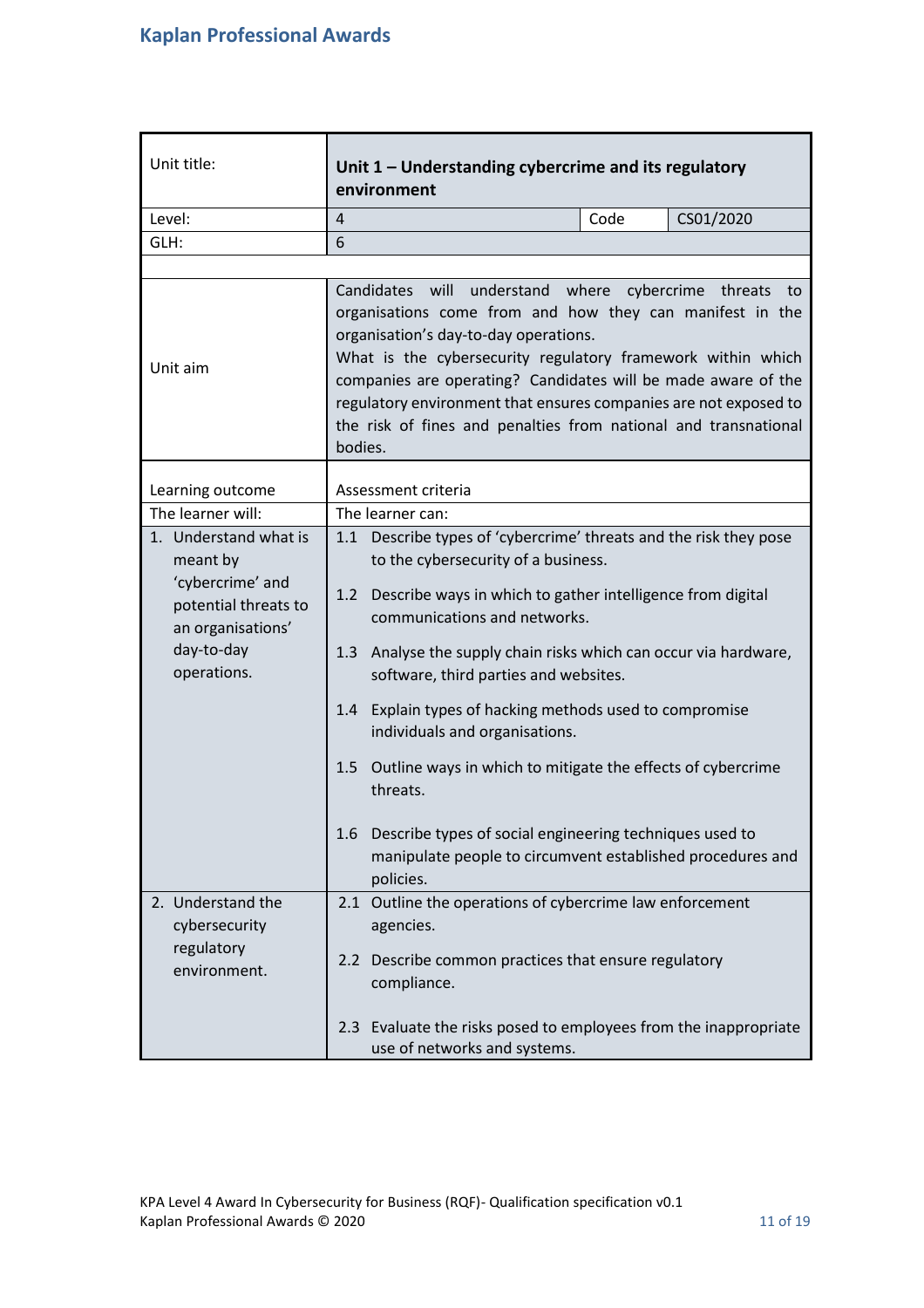| Course outline                                                                                                                         |                                                                                                                                                                                                                                                                                                                                                                                                                                                                                                                                  |
|----------------------------------------------------------------------------------------------------------------------------------------|----------------------------------------------------------------------------------------------------------------------------------------------------------------------------------------------------------------------------------------------------------------------------------------------------------------------------------------------------------------------------------------------------------------------------------------------------------------------------------------------------------------------------------|
| Main actors who<br>participate in the field<br>of cybersecurity.                                                                       | Types of hackers and their activities (white, grey and black<br>hat; hacktivists; script kiddies; opportunistic; targeted<br>campaign).<br>Effects of computer hacking on a business.<br>The ways nation state agencies gather intelligence from<br>digital communications and networks and examine its<br>potential impact on individuals, governments and<br>organisations.<br>Sources of openly available data and the ways it can be<br>$\bullet$<br>used to leverage personal identification for intelligence<br>gathering. |
| Scams and risks<br>organisations face<br>including malware<br>attacks and what makes<br>them successful.                               | Types of malicious software and the risks to business.<br>$\bullet$<br>Ransomware infecting a network or system.<br>Supply chain risks which can occur via hardware, software,<br>third parties and websites.                                                                                                                                                                                                                                                                                                                    |
| Hacking methods used<br>to compromise<br>individuals and<br>organisations.                                                             | How engaging with phishing can defraud business.<br>$\bullet$<br>Recognising fake invoices and examining the procedures to<br>protect business from scamming.<br>Practice of phishing and examining how to effectively<br>mitigate the effects of phishing attacks.<br>Romance scams and extortion emails and implementing<br>preventive measures against these threats.                                                                                                                                                         |
| Social engineering<br>techniques to<br>manipulate people as<br>individuals and within<br>organisations.                                | Risks of employees adopting creative solutions to<br>$\bullet$<br>technological restrictions in a company and steps to<br>mitigate those risks.<br>Competitor accessing a company's valuable data and the<br>methods to mitigate the risks of such industrial espionage.<br>Stages within a social engineering attack, and what you<br>should look out for in order to stay protected.                                                                                                                                           |
| Key cybersecurity<br>regulations that are in<br>place in the US and the<br>EU (globally applicable<br>rules and regulations -<br>GAR). | Cybercrime law enforcement agencies in the UK, Europe<br>$\bullet$<br>and the US and their strategies to shut down cybercrime<br>groups operating on a global basis.<br>Cyber-security controls for GDPR compliance.<br>Cloud security and mobile technology policies required to<br>ensure regulatory compliance.                                                                                                                                                                                                               |
| Role of law<br>enforcement in the<br>fight against cybercrime<br>and the development of<br>cybersecurity standards<br>and legislation. | Types of protected data and security provisions which are<br>$\bullet$<br>required under the Health Insurance Portability and<br>Accountability Act (HIPAA) legislation.<br>Technical and non-technical measures required to be<br>compliant with the Network and Information Systems (NIS)<br>Directive.                                                                                                                                                                                                                        |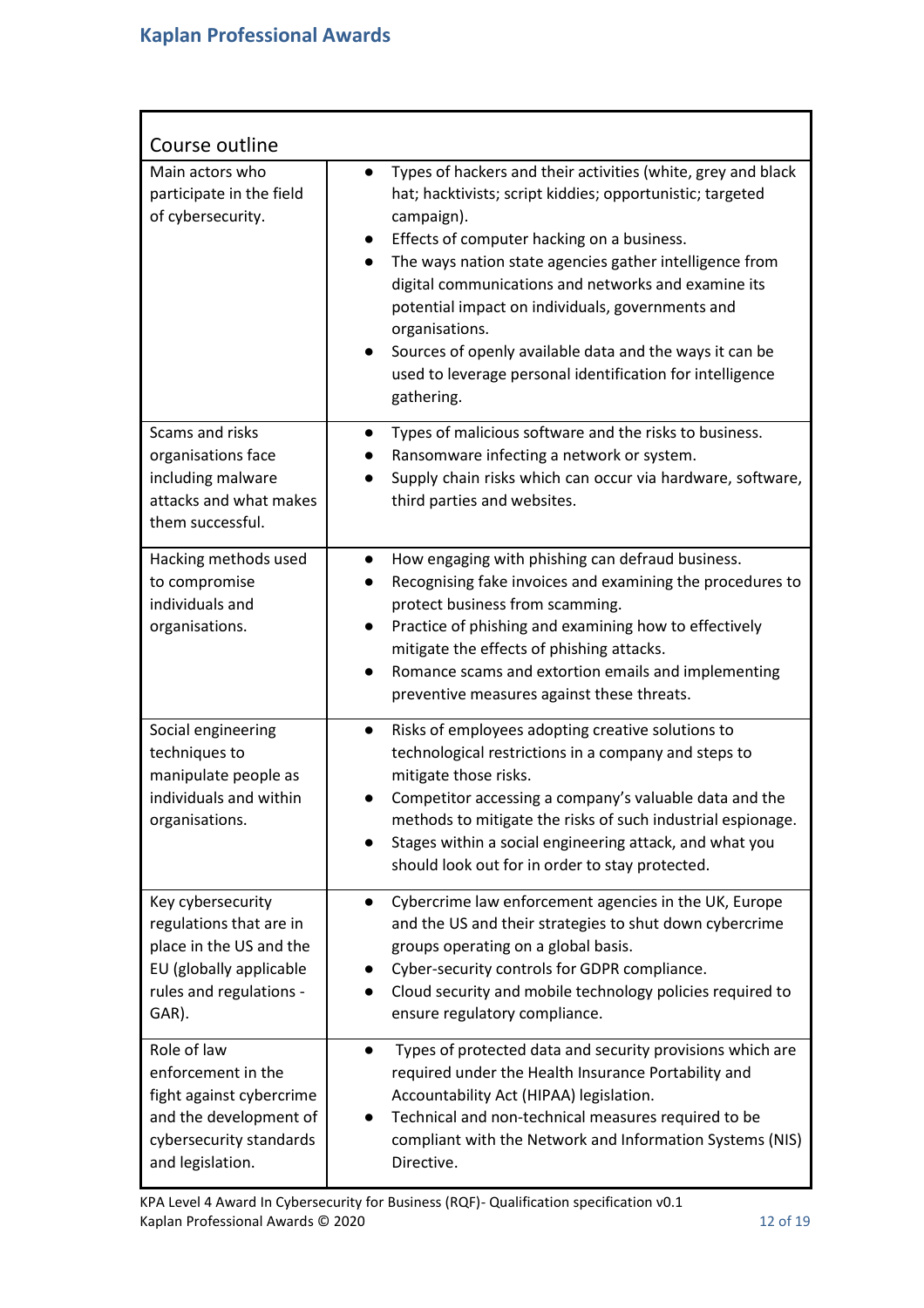|                                                                                       | Regional regulations and cyber law enforcement (RRCLE).<br><b>NCISS</b><br><b>PCI DSS</b>                                                                                                                                                                                                                                                                                                                                                                                                                                                           |
|---------------------------------------------------------------------------------------|-----------------------------------------------------------------------------------------------------------------------------------------------------------------------------------------------------------------------------------------------------------------------------------------------------------------------------------------------------------------------------------------------------------------------------------------------------------------------------------------------------------------------------------------------------|
| Potential risks from<br>inappropriate use of<br>networks and systems<br>by employees. | Financial penalties and risks of potential prosecution or<br>$\bullet$<br>imprisonment in cases of the misuse of employee personal<br>data.<br>Cloud security and mobile technology policies required to<br>$\bullet$<br>ensure regulatory compliance.<br>Development and maintenance requirements for secure<br>$\bullet$<br>systems and card data processing.<br>Financial penalties and risks of potential prosecution or<br>$\bullet$<br>imprisonment in case of the misuse of employee personal<br>data.<br>GDPR.<br>Mobile and cloud storage. |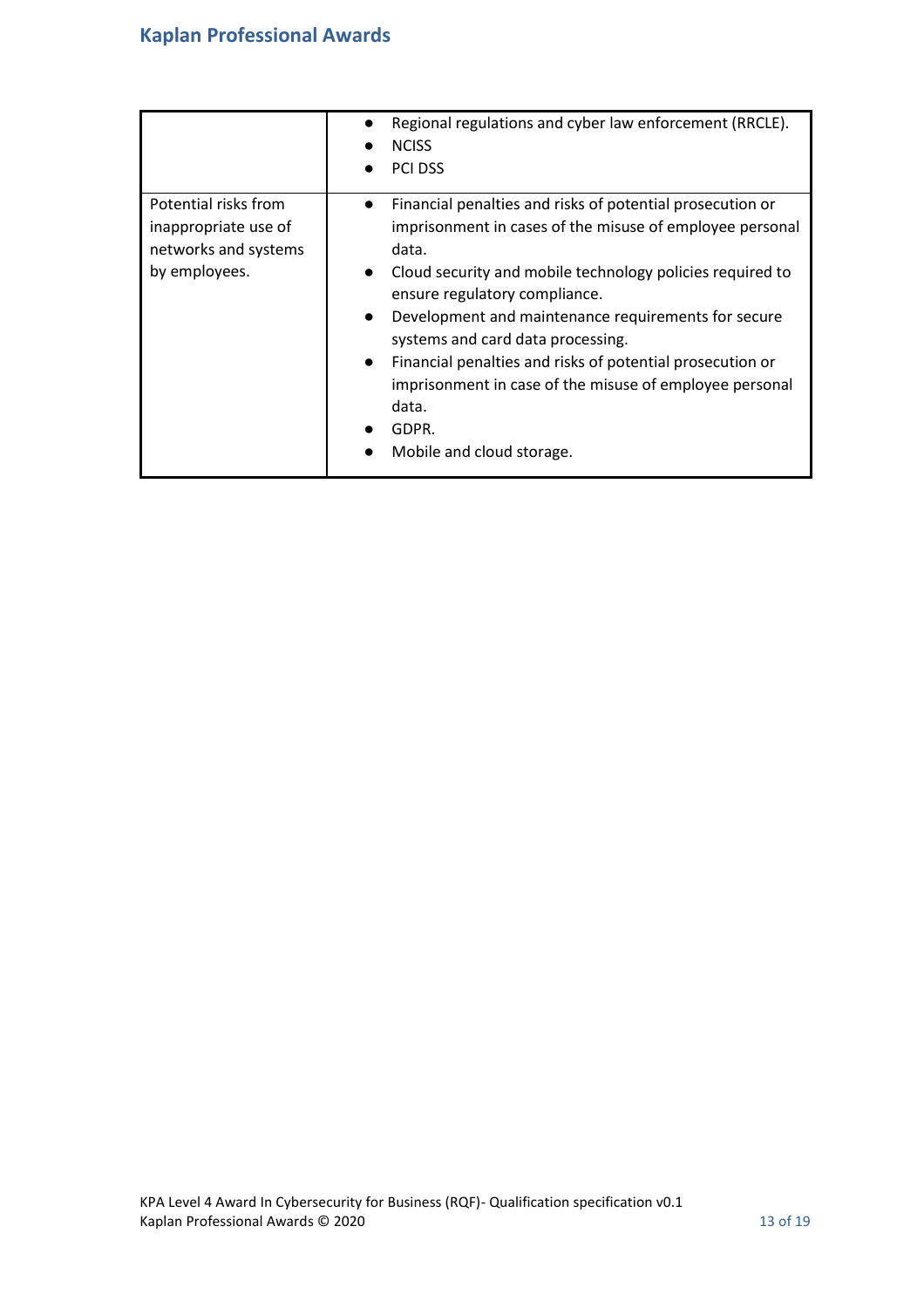<span id="page-13-0"></span>

| Unit title                                                                                                                            | Unit 2 - Cybercrime and the Cost to Business                                                                                                                                                                                                                                                                                                                                   |  |  |  |
|---------------------------------------------------------------------------------------------------------------------------------------|--------------------------------------------------------------------------------------------------------------------------------------------------------------------------------------------------------------------------------------------------------------------------------------------------------------------------------------------------------------------------------|--|--|--|
| Level                                                                                                                                 | $\overline{4}$<br>CS02/2020<br>Code                                                                                                                                                                                                                                                                                                                                            |  |  |  |
| <b>GLH</b>                                                                                                                            | 3                                                                                                                                                                                                                                                                                                                                                                              |  |  |  |
|                                                                                                                                       |                                                                                                                                                                                                                                                                                                                                                                                |  |  |  |
| Unit aim                                                                                                                              | The cost of prevention and the cost of recovering from cybercrime<br>have a real impact on any company's bottom line. From this unit,<br>which draws heavily on real-life examples, candidates will gain an<br>insight into the real cost of cybercrime.                                                                                                                       |  |  |  |
| Learning outcome                                                                                                                      | Assessment criteria                                                                                                                                                                                                                                                                                                                                                            |  |  |  |
| The learner will:                                                                                                                     | The learner can:                                                                                                                                                                                                                                                                                                                                                               |  |  |  |
| Understand the<br>1.<br>potential costs of a<br>'cyber-attack' to<br>an organisation.                                                 | 1.1 Estimate the potential costs of a cyber-attack on their<br>businesses.<br>1.2 Evaluate the different steps to protect against cybercrime<br>disruption to enable informed decision making.<br>1.3 Estimate the economic impact of incident recovery.<br>1.4 Analyse the limitations of cyber insurance.                                                                    |  |  |  |
| Know the<br>2.<br>emerging tools,<br>and technologies<br>developed to<br>reduce the risk of a<br>cyberattack.<br>Understand the<br>3. | 2.1 Analyse the impact that malware can have on a poorly<br>prepared organisation.<br>2.2 Evaluate technical solutions to protect a business against<br>cybercrime disruption and enable informed decision making.<br>2.3 Evaluate the impact of a Ransomware incident on secure<br>computer systems.<br>Identify the moral and legal implications of paying ransoms to<br>3.1 |  |  |  |
| ethical<br>considerations of<br>dealing with<br>cybercriminals.                                                                       | cybercriminals.                                                                                                                                                                                                                                                                                                                                                                |  |  |  |
| <b>Course Outline</b>                                                                                                                 |                                                                                                                                                                                                                                                                                                                                                                                |  |  |  |
| Potential costs to a<br>business of a cyber-<br>attack.                                                                               | Steps to protect against cybercrime disruption to enable<br>informed decision making.<br>Economic impact of incident recovery.<br>$\bullet$<br>Limitations of cyber insurance.<br>$\bullet$<br>Mitigation and recovery costs.<br>$\bullet$<br>Intrusion detection systems (IDS).<br>$\bullet$<br>Case study: Mondelez insurance.                                               |  |  |  |
| Emerging tools, and<br>technologies aimed to<br>reduce the risk of a<br>cyberattack                                                   | Impact that malware can have on a poorly prepared<br>$\bullet$<br>organisation.<br>Technical solutions to protect a business against<br>$\bullet$<br>cybercrime disruption.<br>Impact of a Ransomware incident on a secure computer<br>system.                                                                                                                                 |  |  |  |
| <b>Ethical considerations</b><br>of dealing with<br>cybercriminal                                                                     | Moral and legal implications of paying ransoms to<br>$\bullet$<br>cybercriminals.                                                                                                                                                                                                                                                                                              |  |  |  |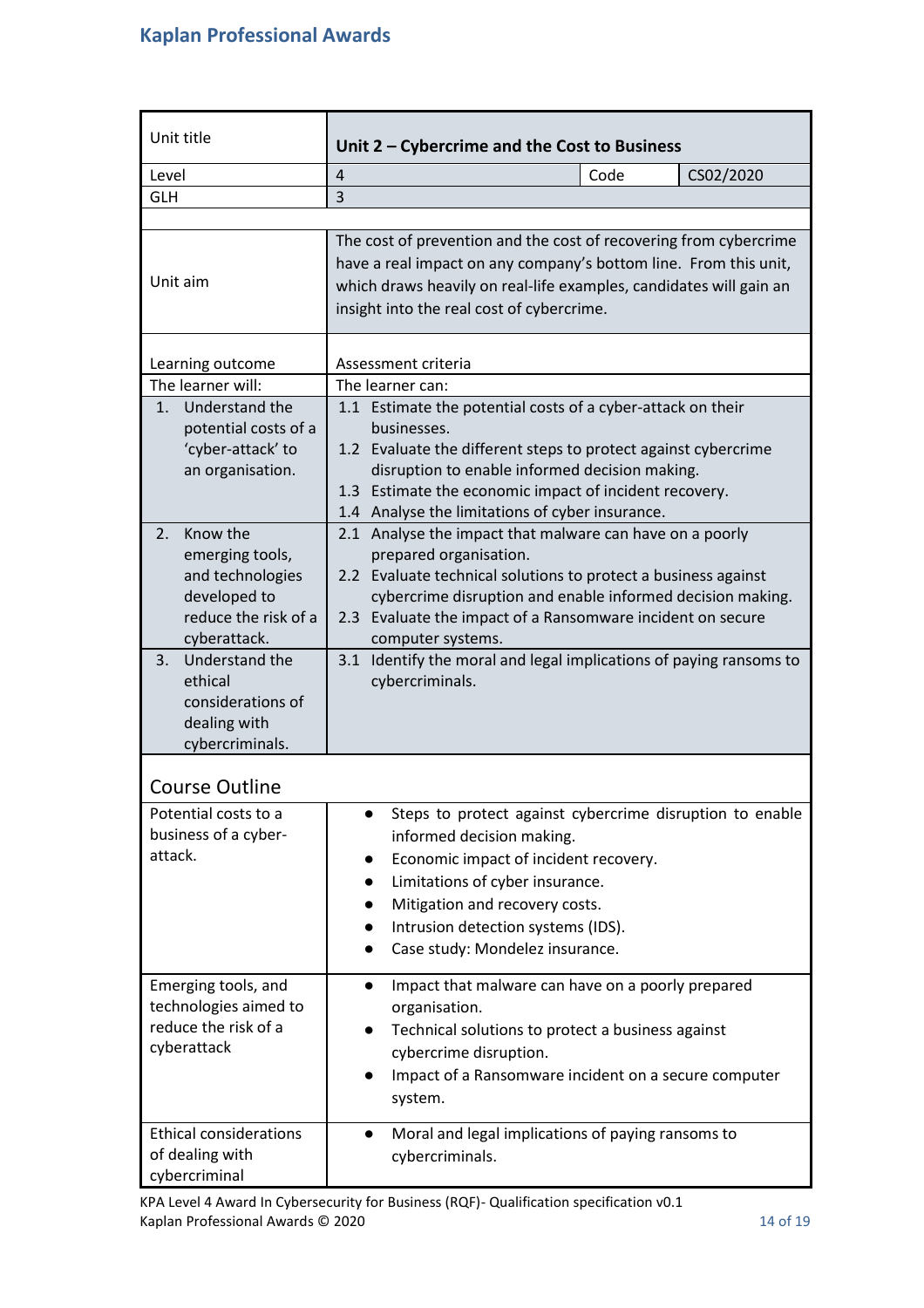<span id="page-14-0"></span>

| Unit title                                                                                                                                 | Unit 3 - Protecting Your Organisation against Cybercrime                                                                                                                                                                                                                                                                                                                                                                                                                                                                                                                                                |  |
|--------------------------------------------------------------------------------------------------------------------------------------------|---------------------------------------------------------------------------------------------------------------------------------------------------------------------------------------------------------------------------------------------------------------------------------------------------------------------------------------------------------------------------------------------------------------------------------------------------------------------------------------------------------------------------------------------------------------------------------------------------------|--|
| Level                                                                                                                                      | Code<br>$\overline{4}$<br>CS03/2020                                                                                                                                                                                                                                                                                                                                                                                                                                                                                                                                                                     |  |
| <b>GLH</b>                                                                                                                                 | 6                                                                                                                                                                                                                                                                                                                                                                                                                                                                                                                                                                                                       |  |
|                                                                                                                                            |                                                                                                                                                                                                                                                                                                                                                                                                                                                                                                                                                                                                         |  |
| Unit description                                                                                                                           | Ultimately, the role of a manager is to ensure appropriate<br>protections are in place to prevent cybercrime disrupting and<br>possibly destroying the company. This unit looks at implementing<br>"Defence in Depth" or taking a multi-layered approach to<br>protection to ensure a company's people and processes are as<br>secure as the technology.<br>The "Defence in Depth" approach needs to extend to the<br>technological solutions. This unit ensures candidates are aware of<br>the technological protections that any company may need to<br>adopt to mitigate the risk of a cyber-attack. |  |
| Learning outcome                                                                                                                           | Assessment criteria                                                                                                                                                                                                                                                                                                                                                                                                                                                                                                                                                                                     |  |
| The learner will:                                                                                                                          | The learner can:                                                                                                                                                                                                                                                                                                                                                                                                                                                                                                                                                                                        |  |
| Understand the<br>1.<br>policies and<br>procedures that<br>examine the<br>cybersecurity<br>challenges<br>affecting business<br>continuity. | 1.1 Outline key aspects of an impact analysis of potential<br>cybersecurity risks on an organisation.<br>1.2 Discuss how a Business Continuity Plan (BCP) can mitigate<br>cybersecurity risks.<br>1.3 Outline technical and organisational measures used to address<br>IT disaster recovery.<br>1.4 Identify and address weaknesses in a BCP.                                                                                                                                                                                                                                                           |  |
| Know the<br>2.<br>organisation<br>procedures that<br>prepare<br>employees against<br>cyber security<br>threats.                            | 2.1 Explain the need for an action plan to address and effectively<br>manage unexpected cybersecurity incidents.<br>2.2 Outline the importance for security awareness training against<br>cyber threats.                                                                                                                                                                                                                                                                                                                                                                                                |  |
| Be able to protect<br>3.<br>against internal<br>and external<br>cybersecurity<br>attacks and<br>intrusions.                                | 3.1 Outline the key aspects found in an organisation's technological<br>protections from a cyber-attack.<br>3.2 Describe the features of different types of encryption and anti-<br>malware software used in the protection, and access restriction<br>of data.<br>3.3 Explain how elements on a network can be protected from<br>potentially compromised aspects of that network.<br>3.4 Evaluate the effectiveness of an intrusion detection system to<br>detect the presence of hackers.<br>3.5 Describe the functions of running a security operations centre<br>alongside staffing requirements.   |  |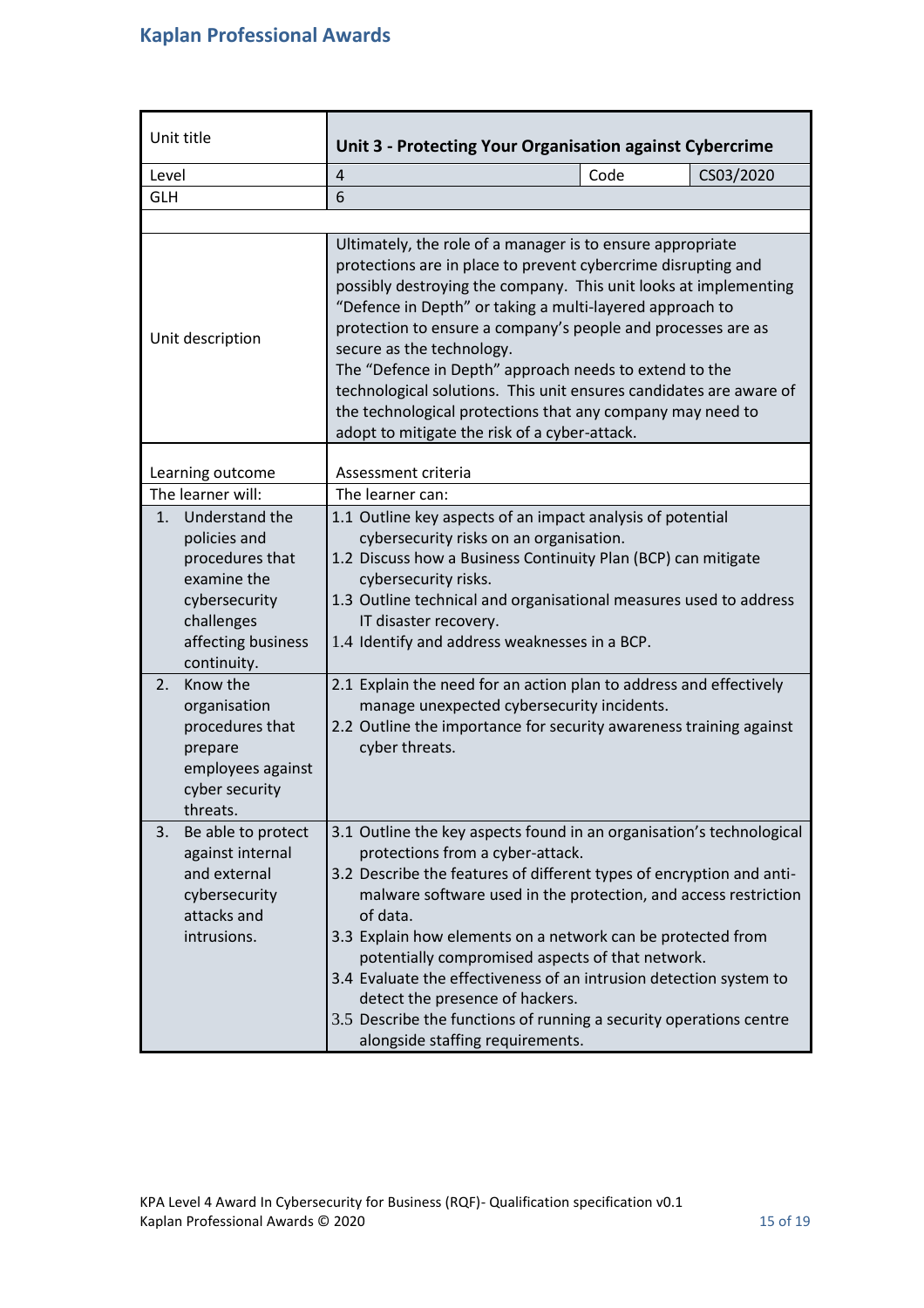| <b>Course Outline</b>                                                                                    |                                                                                                                                                                                                                                                                                                                                                                                                                                                                      |
|----------------------------------------------------------------------------------------------------------|----------------------------------------------------------------------------------------------------------------------------------------------------------------------------------------------------------------------------------------------------------------------------------------------------------------------------------------------------------------------------------------------------------------------------------------------------------------------|
| Test and prepare for a<br>cybersecurity attack.                                                          | Business impact analysis to identify (disaster?)<br>cybersecurity risks.<br>Elements of Business Continuity Plan (BCP) to mitigate the<br>$\bullet$<br>risks identified in a Business Impact Analysis.<br>Technical and organisational measures to address the<br>$\bullet$<br>recovery requirements as set out in the BCP.<br>Structure and steps of a BCP to identify weaknesses and<br>address them appropriately.<br>IT disaster recovery planning.<br>$\bullet$ |
| Practice procedures<br>and processes that<br>prepare employees for<br>various cyber security<br>threats. | Manage unexpected cybersecurity incidents (incident<br>$\bullet$<br>response plan).<br>Security awareness training for staff to enable them to<br>apply the preventive measures and protect an<br>organisation.<br>Selecting internal or external IT support for cyber security<br>issues.<br>Third party independent assessments of an organisation<br>cyber security posture and know how to manage such a<br>process.                                             |
| Technological<br>protections required to<br>test and prepare for a<br>cybersecurity attack.              | Organisation's technological protections from a cyber-<br>$\bullet$<br>attack.<br>Protecting data and restricting data access to unauthorised<br>individuals.<br>Features of anti-malware software applications<br>$\bullet$<br>Organising of personal and business-related data files and<br>evaluating secure data storage solutions.<br>Encryption, Anti-virus, Data loss prevention                                                                              |
| <b>Technical solutions to</b><br>protect personal and<br>business data.                                  | Protecting a network from external intrusion.<br>Protecting a network from potentially compromised<br>aspects of that network.<br>Intrusion detection system to detect the presence of<br>$\bullet$<br>hackers.<br>Techniques for neutralising detected threats.<br>$\bullet$<br>Firewalls; network segmentation; intrusion prevention<br>$\bullet$<br>systems.                                                                                                      |
| Anti-virus software for<br>business and<br>commercial use.                                               | Role of a security operations centre.<br>$\bullet$<br>Security operations centre running alongside staffing<br>$\bullet$<br>requirements.<br>Password and authentication discipline.<br>Security information and event management.                                                                                                                                                                                                                                   |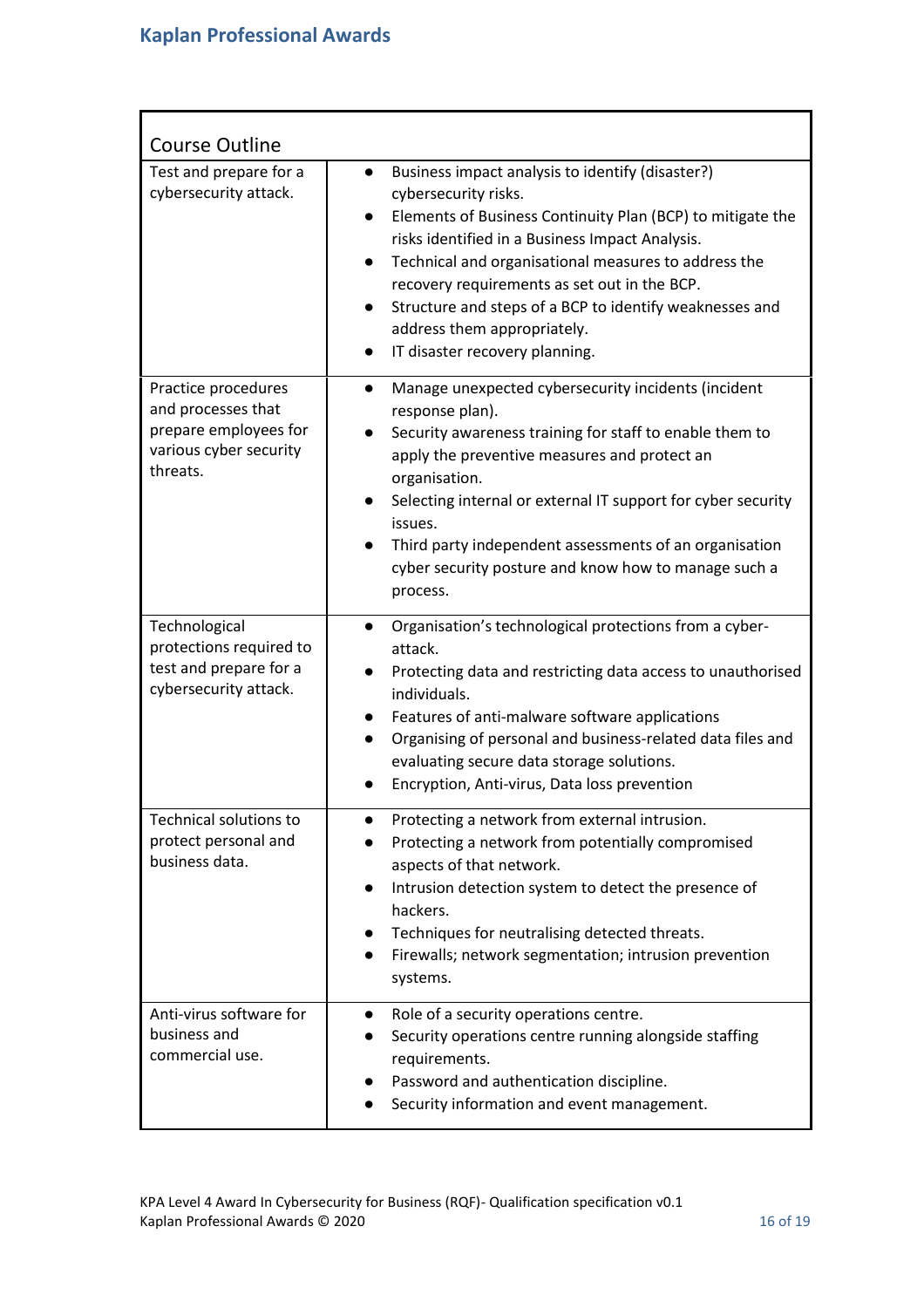### **Kaplan Professional Awards**

### <span id="page-16-0"></span>**Core reading**

Blau, A. (2019) Cybersecurity: The Insights You Need from Harvard Business Review (HBR Insights Series).

Sanchez, F. and Duan, Z. (2012). "*A Sender-Centric Approach to Detecting Phishing Emails*," International Conference on Cyber Security, Washington, DC, 2012, pp. 32-39, doi: 10.1109/CyberSecurity.2012.11.

Trautman, L.J. and Ormerod, P. (2019). *Wannacry, Ransomware, and the Emerging Threat to Corporations.*

### **Web sources**

ISO, ISO/IEC 27001 *Information Security Management*[,](https://www.iso.org/isoiec-27001-information-security.html) [https://www.iso.org/isoiec-27001](https://www.iso.org/isoiec-27001-information-security.html) [information-security.html](https://www.iso.org/isoiec-27001-information-security.html) (20/07/20)

IT Governance, *Cyber security solutions ISO 27001*[,](https://www.itgovernance.co.uk/iso27001) <https://www.itgovernance.co.uk/iso27001> (20/07/20)

NIST (National Institute of Standards and Technology), *Cybersecurity Framewor[k](https://www.nist.gov/cyberframework)* <https://www.nist.gov/cyberframework> (20/07/2020)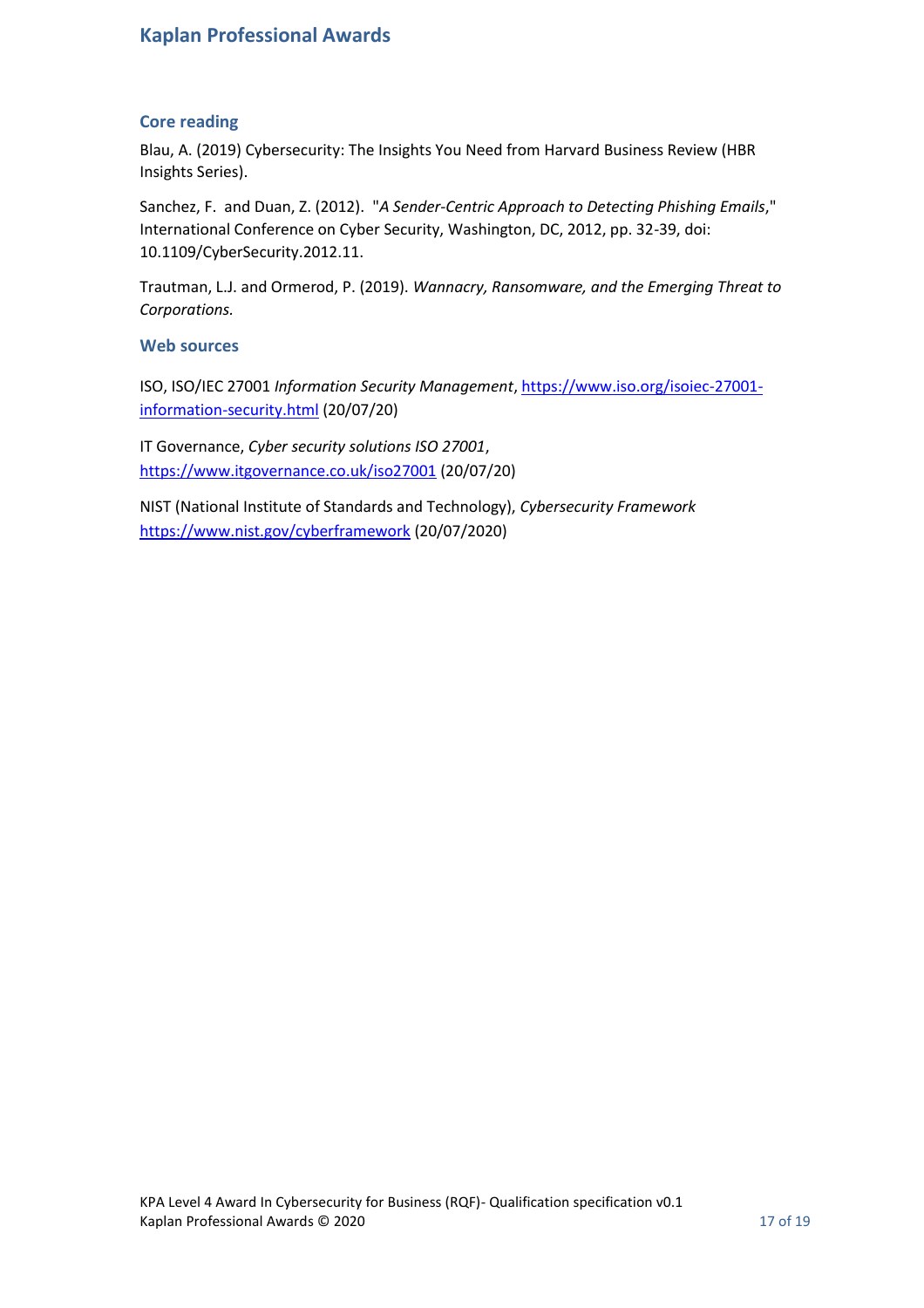# <span id="page-17-0"></span>**5. Quality Assurance Processes**

### <span id="page-17-1"></span>**Assessment**

KPA has in place a system of QA which allows it to maintain a high level of control over the development, delivery and awarding of the qualification. In particular it will require centres to meet the particular requirements for each type of assessment. KPA External Quality Advisor's will be responsible for ensuring centres meet the approved centre requirements relating to specific types of assessment and/or examination delivery.

#### <span id="page-17-2"></span>**Centre Resources**

KPA approved centres are required to provide the right human and physical resources needed to ensure the quality of the learner experience. Centres must ensure that staff have the appropriate level of subject knowledge, practical experience of the sector and are normally qualified to at least a degree standard. It is desirable that staff have a teaching and/or assessing qualification.

The physical resources required will vary depending on the style of delivery. Where distance or blended learning is used, KPA expects centres to have appropriate learning support materials, infrastructure and technology in place to meet student needs.

#### <span id="page-17-3"></span>**Certification**

On completion of the qualification, KPA will confer upon the candidate the award of

### **KPA Level 4 Award in Cybersecurity for Business (RQF)**

#### <span id="page-17-4"></span>**Fees**

The exam fee for this qualification is £60.00.